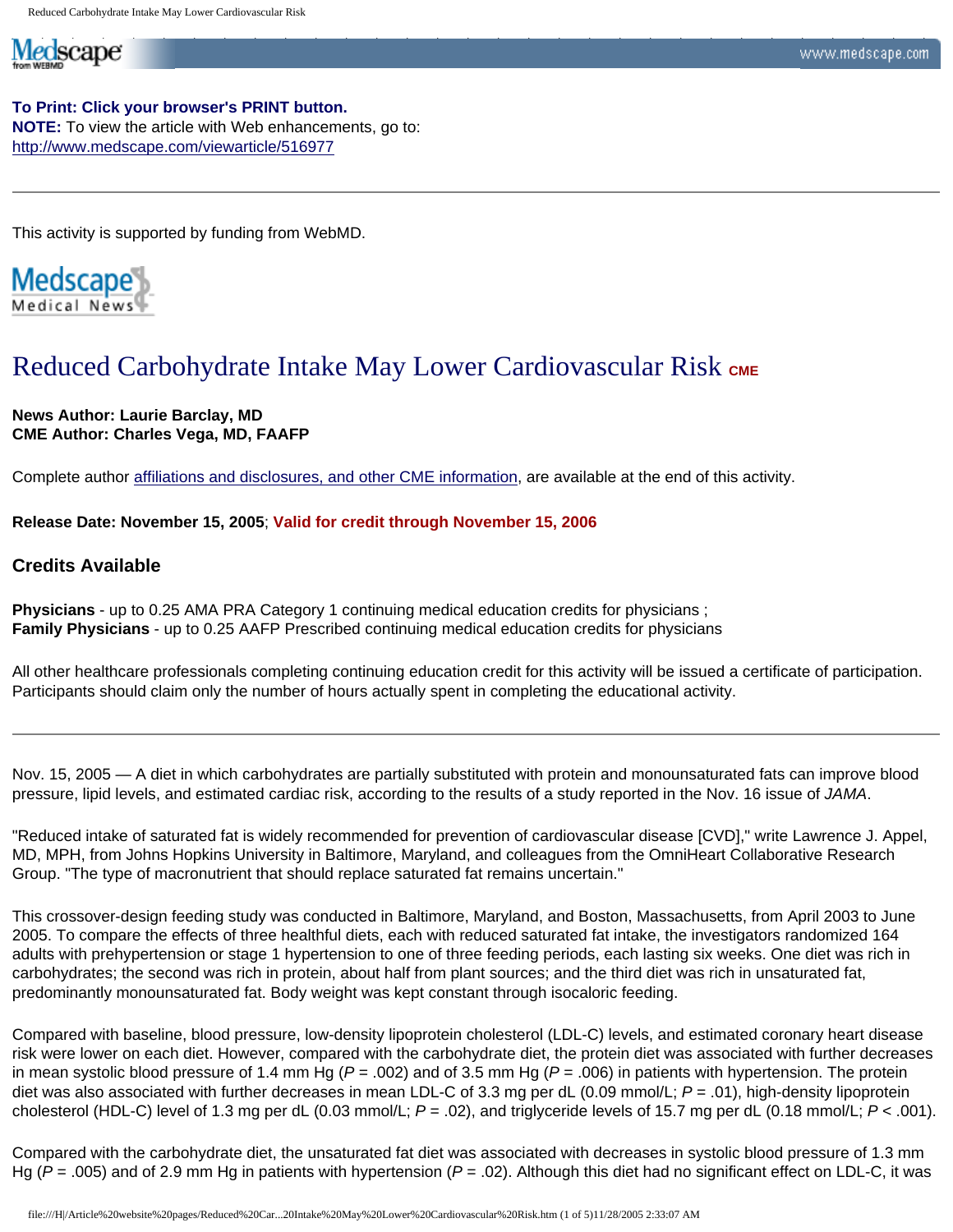associated with increases in HDL-C of 1.1 mg/dL (0.03 mmol/L; *P* = .03) and with decreases in triglyceride levels of 9.6 mg per dL (0.11 mmol/L; *P* = .02).

Compared with the carbohydrate diet, the protein and unsaturated fat diets were associated with lower estimated 10-year coronary heart disease risk. This risk was similar with both the protein and unsaturated fat diets.

"In the setting of a healthful diet, partial substitution of carbohydrate with either protein or monounsaturated fat can further lower blood pressure, improve lipid levels, and reduce estimated cardiovascular risk," the authors write.

Study limitations include brief duration of feeding on each diet, failure to adjust for multiple comparisons, use of CVD risk factors as trial outcomes, and lack of data on the confounding effects of weight loss.

"Results from OmniHeart have important implications," the authors conclude. "The magnitude of effects [has] both public health and clinical importance. The blood pressure reductions and improved lipid profiles should reduce CVD risk in the general population and mitigate the need for drug therapy in persons with risk factor levels above treatment thresholds."

The National Institutes of Health have disclosed that it funded this study. The authors have disclosed no financial relationships. The Almond Board, International Tree Nut Council, Olivio Premium Products, Inc., and The Peanut Institute donated food.

In an accompanying editorial, Myron H. Weinberger, MD, from Indiana University Medical Center in Indianapolis, notes various study limitations, including lack of generalizability. In his opinion, the most surprising finding was the reduction in HDL-C after the high-protein phase.

"Given the potential effect of HDL cholesterol on cardiovascular disease, more information regarding this finding will be needed before such a diet can be routinely recommended," Dr. Weinberger writes. "Long-term outcome trials focusing on cardiovascular events will also be required to convince both clinicians and the public that the reduction in HDL cholesterol levels associated with the high-protein diet is reflected in a decrease in actual events, which is contrary to conventionally held notions about HDL cholesterol."

Dr. Weinberger has disclosed no financial relationships.

*JAMA*. 2005;294:2455-2466; 2497-2498

# **Learning Objectives for This Educational Activity**

Upon completion of this activity, participants will be able to:

- List outcomes improved by introduction of the Dietary Approaches to Stop Hypertension (DASH) diet.
- Compare the DASH diet vs isocaloric diets that are higher in unsaturated fat and protein.

### **Clinical Context**

The DASH diet combines a reduced intake of salt with increased consumption of fruits, vegetables, and low-fat dairy products. It has been demonstrated to reduce blood pressure and LDL-C levels. However, this diet has no effect on triglyceride levels and can reduce HDL-C levels. In turn, reduced HDL-C levels can increase the risk for cardiovascular events.

In contrast, diets that are higher in monounsaturated fats and protein can reduce triglyceride levels. Given these multiple effects on cardiovascular risk factors associated with the different diets, the authors of the current study compared them in terms of their effects on individual cardiovascular risk factors as well as overall estimated cardiovascular risk.

# **Study Highlights**

• Patients eligible for study participation were healthy adults who were at least 30 years old and had a systolic blood pressure between 120 to 159 mm Hg and a diastolic blood pressure between 80 to 99 mm Hg. Patients with diabetes, CVD, or significant elevations of cholesterol levels were excluded from study participation, as were those who weighed more than 159 kg.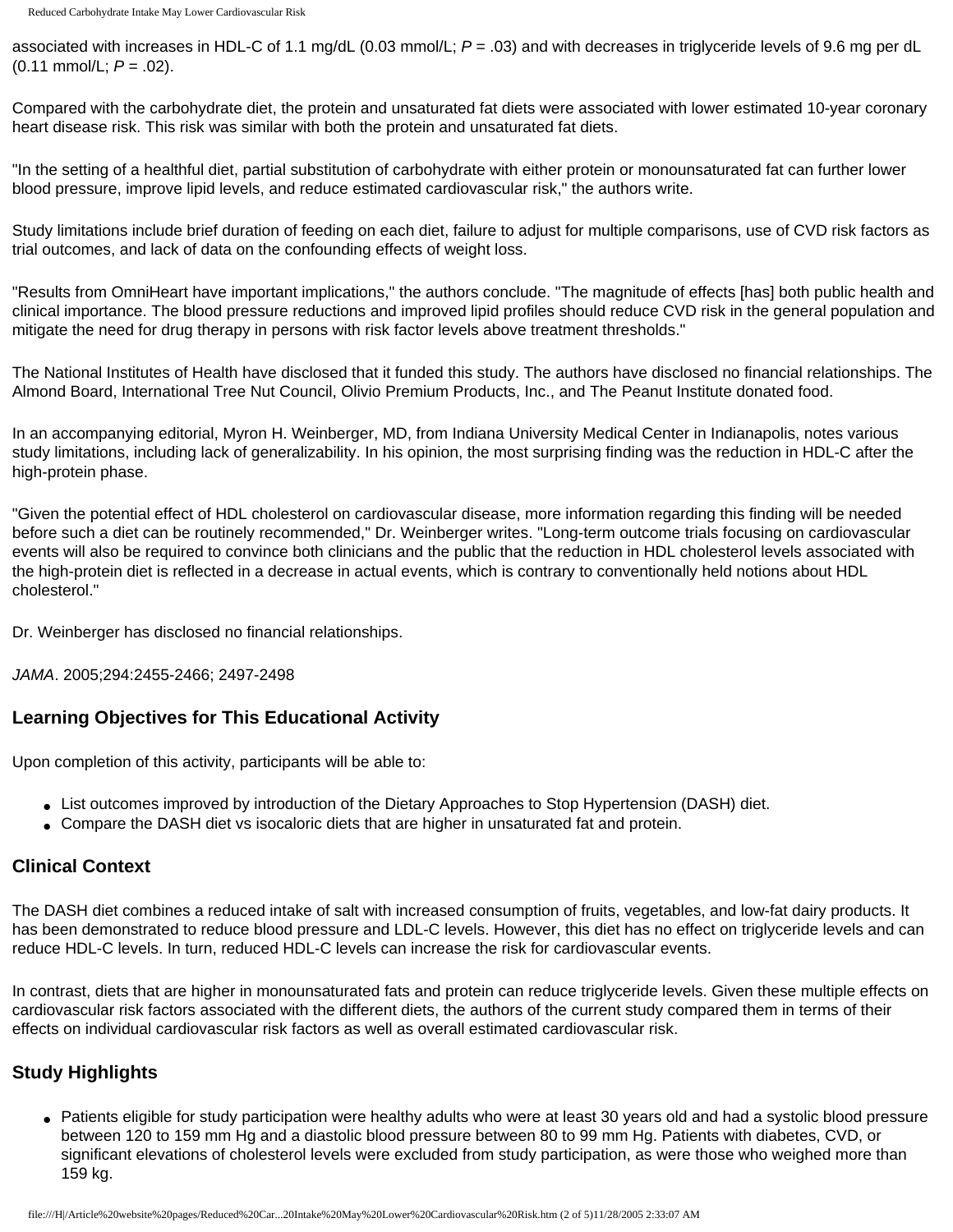- Participants were randomized to 1 of 6 crossover diet sequences involving 3 diets. Each feeding period lasted 6 weeks, and a washout period of 2 to 4 weeks separated the feeding periods. Meals were provided to study participants. Weight was measured and was kept steady in the study cohort by adjusting diets and feeding cookies to participants. Subjects were asked to maintain similar levels of exercise and alcohol intake from baseline through the study period.
- The study diets were isocaloric and included a carbohydrate diet, an unsaturated fat diet, and a protein diet. The carbohydrate diet was similar to the DASH diet. The unsaturated fat diet emphasized monounsaturated fats from olive, canola, and sunflower oils along with a variety of nuts and seeds. The protein diet cut 10% of the carbohydrate from the DASH-like diet and replaced this carbohydrate with protein.
- The main study outcomes were the lipid levels and blood pressure, which were measured during and at the end of the various feeding periods. Subjects were also followed up for their estimated cardiovascular risk, as measured by the Framingham risk equation.
- 164 patients were randomized into the trial. The mean age was 53.6 years, and 45% of subjects were women. 55% of participants were African American, and 40% were non-Hispanic white. The mean body mass index of participants was 30.2 kg per m2.
- Subjects spent an average of 41 days consuming each diet.
- $\bullet$  The mean systolic blood pressure decreased from baseline in all treatment groups (-8.2 to -9.5 mm Hg), as did the mean diastolic blood pressure (-4.1 to -5.2 mm Hg). Both the protein and unsaturated fat diets lowered blood pressure to a similar and more significant degree than the carbohydrate diet.
- Lipid levels generally decreased with all diets, with the exception that triglyceride levels were essentially unchanged in the carbohydrate diet group. LDL-C levels were reduced by 11.6 to 14.2 mg per dL, and the protein diet was associated with a greater reduction in LDL-C than the carbohydrate diet. The effect on LDL-C between the carbohydrate diet and unsaturated fat diet was similar.
- The protein diet had the greatest impact in improving levels of total cholesterol, non-HDL-C, and triglycerides. A surprising finding of this study was that the protein diet reduced HDL-C by a mean of 2.6 mg per dL, which was more of an effect on HDL-C than was found in either the unsaturated fat or carbohydrate diet groups.
- The respective reductions in the Framingham cardiovascular risk score for the carbohydrate, unsaturated fat, and protein diet groups were 16.1%, 19.6%, and 21%.
- The pattern of study results was similar in subgroup analyses based on sex and race.
- The protein diet was associated with slightly higher rates of poor appetite and bloating vs the other diets.

# **Pearls for Practice**

- The DASH diet can improve blood pressure and LDL-C levels, but it has little effect on triglyceride levels and can lower HDL-C levels.
- Replacement of some of the carbohydrates in the DASH diet with either unsaturated fat or protein can produce better results in terms of blood pressure and lipid levels. A diet higher in protein appears to reduce levels of LDL-C, total cholesterol, non-HDL-C, and triglycerides compared with diets higher in unsaturated fat or carbohydrates.

# **Instructions for Participation and Credit**

There are no fees for participating in or receiving credit for this online educational activity. For information on applicability and acceptance of continuing education credit for this activity, please consult your professional licensing board.

This activity is designed to be completed within the time designated on the title page; physicians should claim only those credits that reflect the time actually spent in the activity. To successfully earn credit, participants must complete the activity online during the valid credit period that is noted on the title page.

### FOLLOW THESE STEPS TO EARN CME/CE CREDIT\*:

- 1. Read the target audience, learning objectives, and author disclosures.
- 2. Study the educational content online or printed out.
- 3. Online, choose the best answer to each test question. To receive a certificate, you must receive a passing score as designated at the top of the test. Medscape encourages you to complete the Activity Evaluation to provide feedback for future programming.

You may now view or print the certificate from your CME/CE Tracker. You may print the certificate but you cannot alter it. Credits will be tallied in your CME/CE Tracker and archived for 5 years; at any point within this time period you can print out the tally as well as the certificates by accessing "Edit Your Profile" at the top of your Medscape homepage.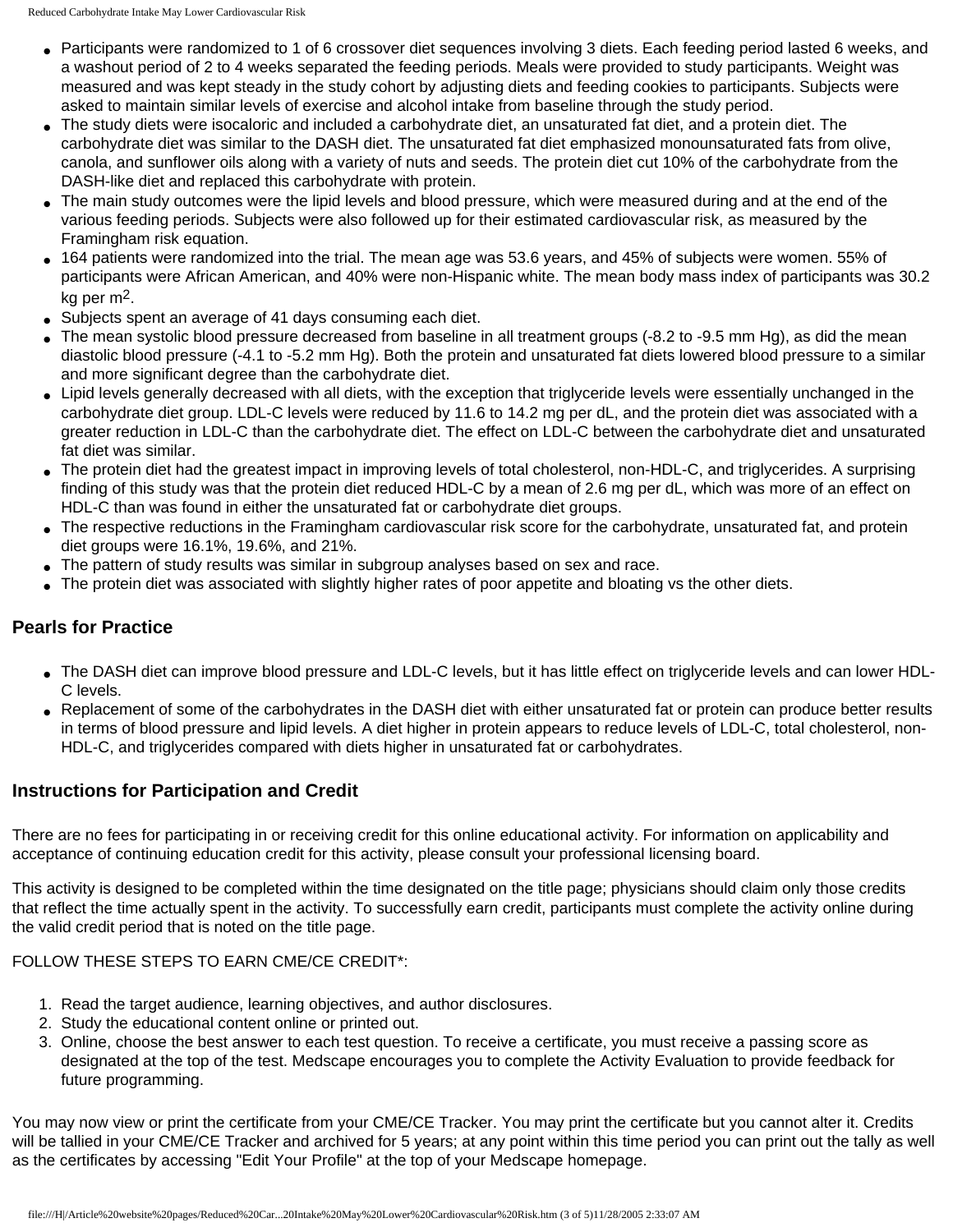```
Reduced Carbohydrate Intake May Lower Cardiovascular Risk
```
\*The credit that you receive is based on your user profile.

### **Target Audience**

This article is intended for primary care physicians, cardiologists, and other specialists who care for adults at risk for CVD.

### **Goal**

The goal of this activity is to provide the latest medical news to physicians and other healthcare professionals in order to enhance patient care.

### **Accreditation Statements**

**For Physicians**



Medscape is accredited by the Accreditation Council for Continuing Medical Education (ACCME) to provide continuing medical education for physicians.

Medscape designates this educational activity for **0.25 Category 1 credit(s)** toward the AMA Physician's Recognition Award. Each physician should claim only those credits that reflect the time he/she actually spent in the activity.

Medscape Medical News (MMN) has been reviewed and is acceptable for up to 150 Prescribed credits by the American Academy of Family Physicians. AAFP accreditation begins 09/01/05. Term of approval is for 1 year from this date. This component is approved for 0.25 Prescribed credit. Credit may be claimed for 1 year from the date of this issue.

[Contact This Provider](mailto:tmarkum@aafp.org)

For questions regarding the content of this activity, contact the accredited provider for this CME/CE activity: [mailto:CME@webmd.](mailto:CME@webmd.net) [net](mailto:CME@webmd.net) For technical assistance, contact [CME@webmd.net.](mailto:CME@webmd.net)

### **Authors and Disclosures**

As an organization accredited by the ACCME, Medscape requires everyone who is in a position to control the content of an education activity to disclose all relevant financial relationships with any commercial interest. The ACCME defines "relevant financial relationships" as "financial relationships in any amount, occurring within the past 12 months," that could create a conflict of interest.

Medscape encourages Authors to identify investigational products or off-label uses of products regulated by the U.S. Food and Drug Administration, at first mention and where appropriate in the content.

### **News Author**

### **Laurie Barclay, MD**

is a freelance writer for Medscape.

Disclosure: Laurie Barclay, MD, has disclosed no relevant financial relationships.

### **Clinical Reviewer**